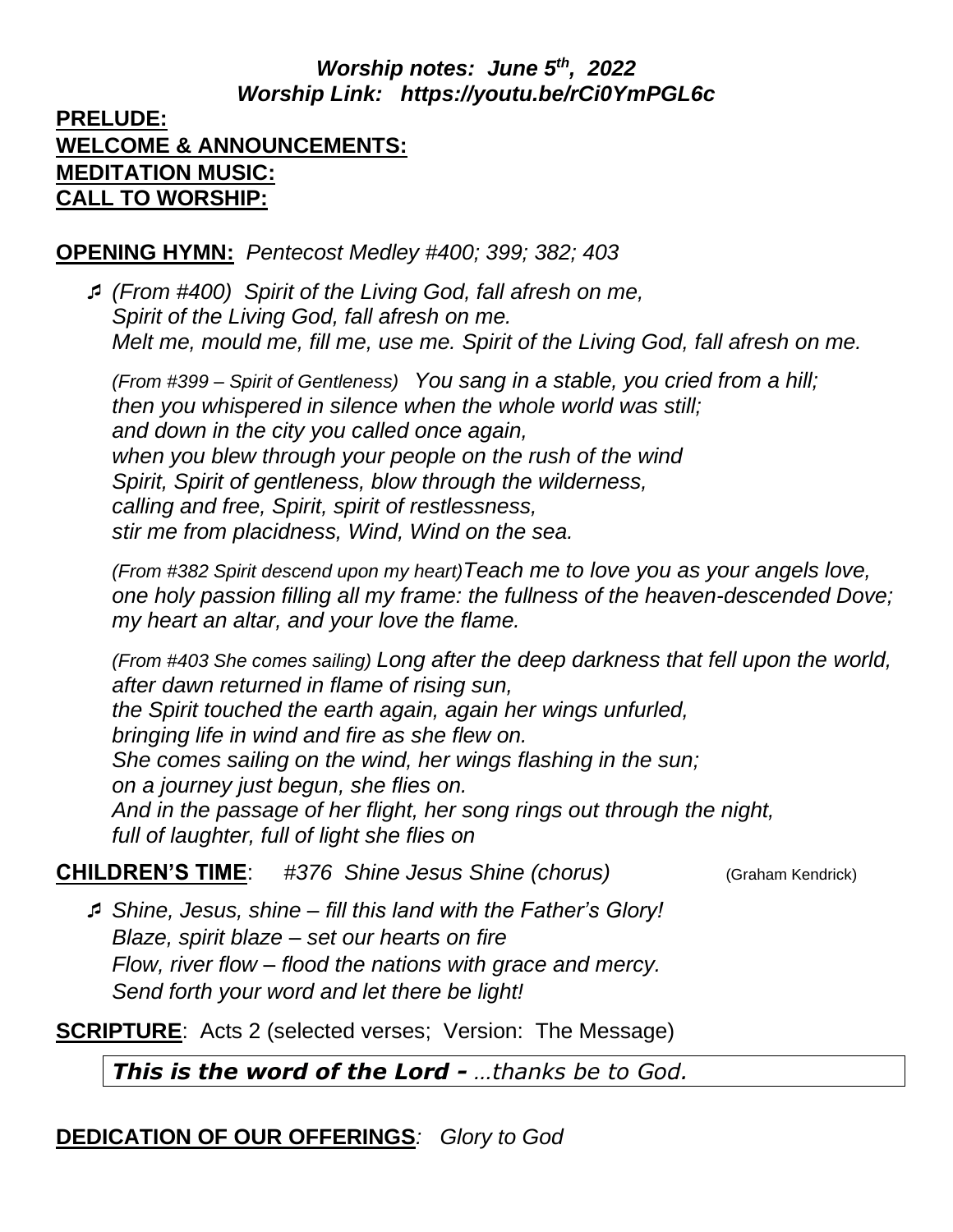## **MESSAGE:** *"Winds blowing for EVERYONE"*

**COMMUNION:** *#384 O Breath of life, come sweeping* (Bessie Porter Head)

 *O Breath of life, come sweeping through us, revive your church with life and pow'r; O Breath of Life, come, cleanse, renew us, and fit your church to meet this hour.*

#### **APOSTLE'S CREED:**

I believe in God, the Father Almighty, creator of heaven and earth;

I believe in Jesus Christ His only Son our Lord:

who was conceived by the Holy Spirit, born of the Virgin Mary,

suffered under Pontius Pilate, was crucified, died and was buried; he descended to the dead. On the third day he rose again; he ascended into heaven, he is seated at the right hand of the Father; and he will come to judge the living and the dead. I believe in the Holy Spirit, the holy catholic Church, the communion of saints, the forgiveness of sins, the resurrection of the body, and the life everlasting. AMEN

*The Lord be with you - And with you also. Lift up your hearts: We lift them up to the Lord. Let us give thanks to the Lord our God. It is right to give God thanks and praise.*

*….*

*Holy, holy, holy Lord God of power and might, heaven and earth are fully of your glory. Hosanna in the highest. Blessed is he who comes in the name of the Lord. Hosanna in the highest.*

 *Wind of God, come bend us, break us, till humbly we confess our need; then in your tenderness remake us, revive, restore, for this we plead.*

#### *Christ has died. Christ is risen. Christ will come again.*

 *Breath of love, come breathe within us, renewing thought and will and heart; come, Love of Christ, afresh to win us, revive your church in ev'ry part.*

# **LORD'S PRAYER:**

# **WORDS OF INSTITUTION:**

# **CLOSING PRAYER**: